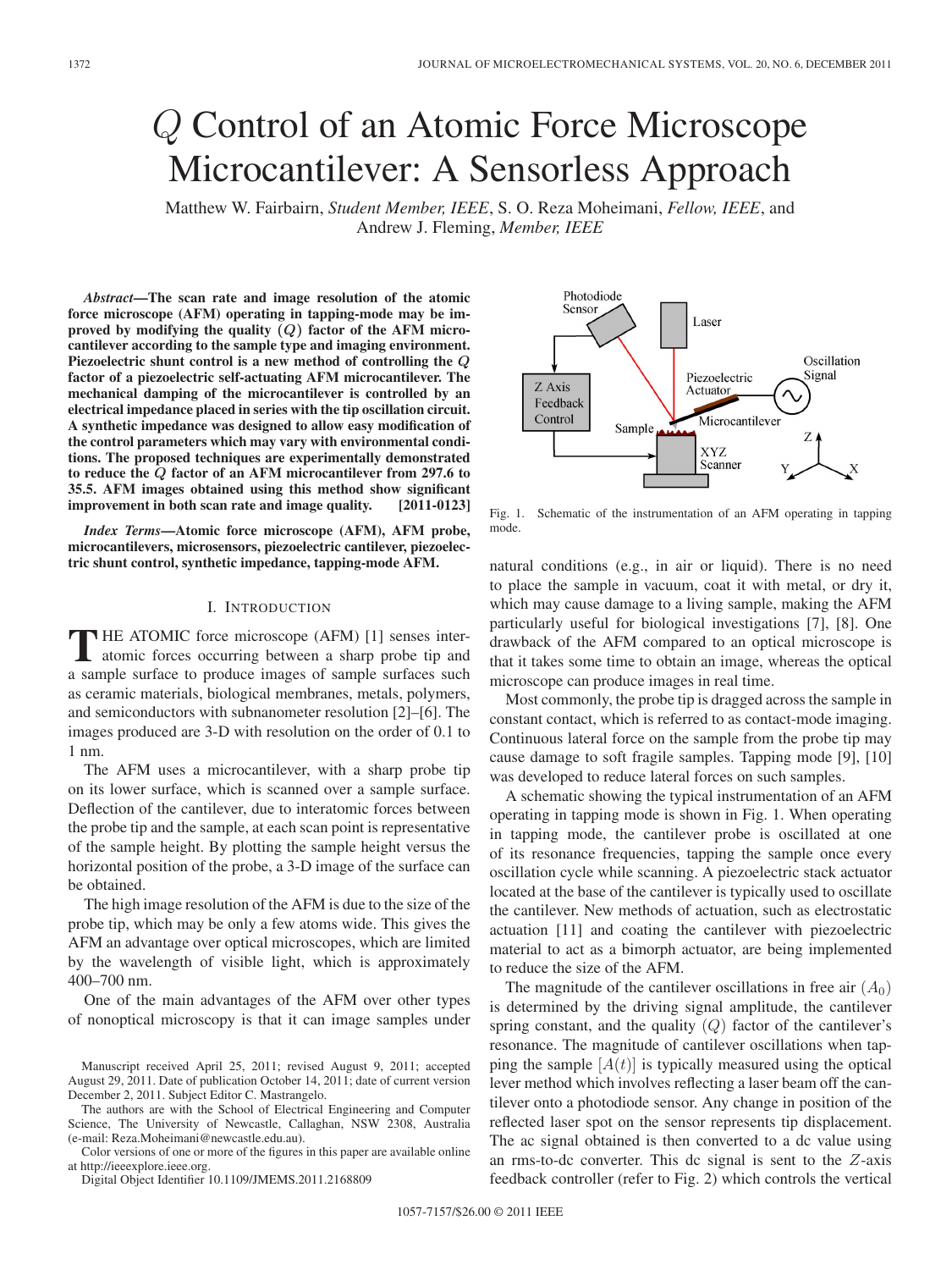

Fig. 2. Z-axis feedback control loop. The controller maintains the cantilever oscillation amplitude at the set point. The output of the controller provides an estimate of the sample topography.

distance between the cantilever base and the sample when scanning to maintain  $A(t)$  at the set-point amplitude  $(A<sub>set</sub>)$ . To keep the tapping force on the sample to a minimum,  $A_{\text{set}}$ is chosen to be slightly less than  $A_0$ . As the probe is scanned across the sample, the feedback control signal provides an accurate representation of the sample topography.

As the tip is in intermittent contact with the sample, the lateral dragging forces are reduced, compared to contact-mode imaging [10], [12]. This has made tapping mode popular for imaging soft biological samples [12]–[14] and samples which are held loosely to their substrate.

Current commercially available AFMs are capable of imaging biological samples at a rate of 5 s per image frame which is too slow to observe dynamic biological processes which occur in milliseconds. The main limitation to scan speed when the AFM is operating in tapping mode is the speed of the Z-axis feedback loop. The faster the Z-axis feedback controller can respond to changes in the sample topography, the faster the sample may be scanned. The speed of the Z-axis feedback loop is limited by the bandwidth of the scanner in the Z-direction, the speed of the rms-to-dc converter, the error signal saturation, and the cantilever transient response.

The aim of this work is to present a new method of modifying the cantilever transient response which will enable increased scan speeds of an AFM operating in tapping mode. In Section II, the relationship between the cantilever transient response and the scan speed is discussed. The effect of piezoelectric shunt control on the cantilever Q factor is then analyzed in Section III. The design of a synthetic impedance for realization of piezoelectric shunt circuits is outlined in Section IV. Experimental results are presented in Section V, followed by conclusions and further work in Section VI.

#### II. CANTILEVER TRANSIENT RESPONSE

#### *A.* Q *Factor Versus Scan Speed*

To faithfully reproduce the sample topography, the response of the Z-axis feedback controller must be fast enough to ensure that the tip maintains contact with the sample. Ideally, when the sample contains a sharp drop, the error signal  $(e(t) = A(t) A_{\rm set}$ ) of the feedback controller should have a magnitude that is proportional to the size of the drop. The slow transient response of the cantilever prevents this from happening. Fig. 3 shows the cantilever deflection when a sharp drop in the sample is encountered. When the drop is encountered, the tip loses contact with the sample. The transient response of the cantilever results in

a delay before the error signal reaches its maximum value. The reduced error signal during this delay leads to a slower feedback response, increasing the time in which the tip is not in contact with the sample. Whenever the tip is not in contact with the sample, the sample topography cannot be recorded accurately. The increased time needed for the Z-axis feedback controller to respond to a sharp drop in the sample means that the scan speed must be reduced to maintain tip–sample contact.

To explain the difficulties related to transient response, the AFM cantilever may be modeled as a mass–spring–damper system. The equation of motion for a single mode is

$$
m\ddot{d}(t) + b\dot{d}(t) + kd(t) = F(t)
$$
\n(1)

where  $m$  is the effective mass of the cantilever,  $d$  is the vertical tip displacement,  $b$  is the damping coefficient,  $k$  is the spring constant, and  $F(t)$  is the sum of external forces acting on the cantilever. In the Laplace domain, the transfer function from  $F(s)$  to  $D(s)$  is

$$
\frac{D(s)}{F(s)} = \frac{\beta \omega_n^2}{s^2 + 2\zeta \omega_n s + \omega_n^2}
$$
 (2)

where  $\omega_n$  is the natural frequency  $(\omega_n = \sqrt{k/m})$ ,  $\zeta$  is the damping ratio ( $\zeta = b/2m\omega_n$ ), and  $\beta$  is the steady-state gain.

The time response of (2) when  $F(t)$  contains a step input will contain an exponentially decaying transient before reaching a steady-state value. In the case where the cantilever is being oscillated on a surface containing a sharp drop, as shown in Fig. 3, the time response of  $e(t)$  is

$$
e(t) = (A_0 - A_{\rm set})(1 - e^{-\zeta \omega_n t}).
$$
\n(3)

The rate at which  $e(t)$  increases to reach its maximum value is determined by  $\sigma = \zeta \omega_n$  (the distance of the poles from the imaginary axis). The further from the imaginary axis the poles lie, the faster  $e(t)$  will increase. The parameter  $\sigma$ may be expressed in terms of the Q factor of the cantilever. Given that

$$
Q = \frac{1}{2\zeta} \tag{4}
$$

we may write

$$
\sigma = \frac{\omega_n}{2Q}.\tag{5}
$$

In a probe with a high  $Q$  factor, it will take longer for  $e(t)$  to increase after a sharp drop in the sample topography, as shown in Fig. 3(a) and (b), resulting in slower scan speeds to accurately capture the sample topography. Scan speed may be increased by using a cantilever with a low Q factor or artificially reducing the Q factor of the cantilever.

## *B.* Q *Factor Versus Feedback Controller Gain*

As the sample is scanned below the cantilever tip, the sample topography acts as a disturbance to the Z-axis feedback loop, as shown in Fig. 2. When the tracking error is low, the controller output is proportional to this disturbance and is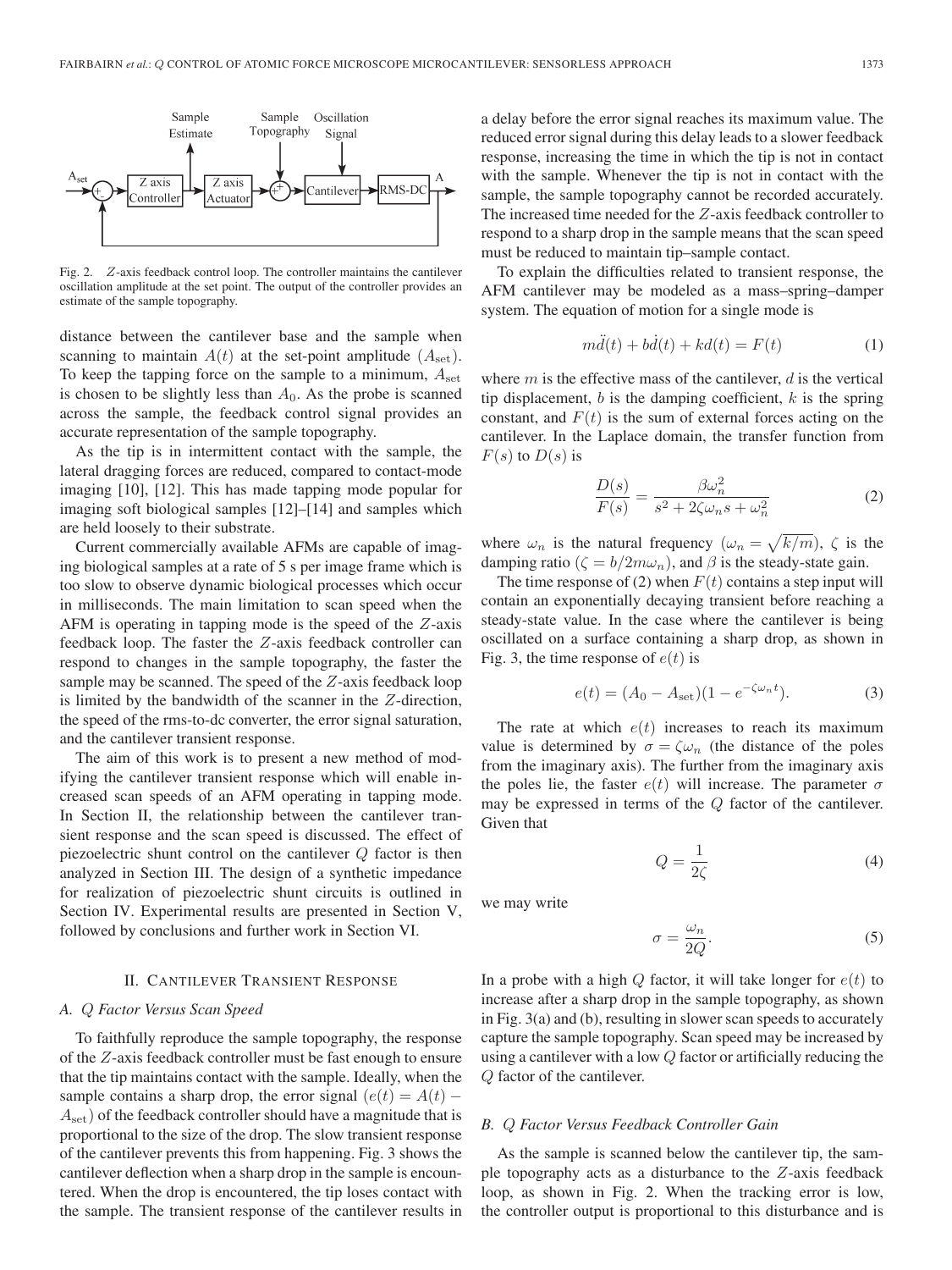

Fig. 3. Cantilever deflection as it is scanned over a sample with a sharp downward step, with the Z-axis feedback controller turned off. The cantilever with the lower Q factor responds faster to the change in sample topography. (a) High Q factor. (b) Low Q factor.

therefore used to represent the sample height when imaging. The response speed of the feedback loop to disturbances must be increased as the scan rate is increased in order to accurately track topographic features of the sample. Increasing the gain of the feedback loop will increase the response speed of the system. The feedback loop gain is limited by the gain margin of the loop. Increasing the gain margin of the feedback loop will allow for a higher controller gain and therefore improved image quality at higher scan rates.

In many AFMs, the Z-axis controller is an integral controller. The gain margin of the Z-axis feedback loop is determined by the transfer function of this integral controller in cascade with the transfer function from the cantilever input to the rms-todc converter output (A). Mertz *et al.* [15] modeled the transfer function from the cantilever input to the rms-to-dc converter output as a low-pass filter with a −3-dB frequency of

$$
\Omega_{3\text{ dB}} = \frac{\omega_n}{2Q}.\tag{6}
$$

The gain margin of the loop is increased by increasing  $\Omega_{3 \text{ dB}}$ , which may be achieved by reducing the Q factor of the cantilever.

## *C.* Q *Factor Versus Tapping Force*

The average tip–sample force  $(F_{TS})$  is a function of the Q factor,  $A_{\text{set}}$ , and  $A_0$  as shown by [16]

$$
F_{\rm TS} \propto \frac{k}{Q} \sqrt{(A_0^2 - A_{\rm set}^2)}.
$$
 (7)

Reducing the cantilever Q factor, to increase the scan speed, will increase the tip–sample force, resulting in a reduction in the force sensitivity (image resolution) of the cantilever and an increase in the risk of damage to the sample. Maintaining  $A_0$ close to  $A_{\text{set}}$  will reduce the tip–sample force. However, (3) shows that this will reduce the magnitude of the error signal sent to the Z-axis feedback controller.

Most AFM cantilevers designed for tapping mode have a higher Q factor than is needed for the desired resolution when scanning in air. To increase the scan speed, it is therefore desirable to decrease the Q factor of the cantilever. When scanning in liquid, the Q factor is significantly reduced by hydrodynamic forces. As a result, it may be desirable to increase the Q factor to increase the cantilever force sensitivity.

One developing application of the AFM is real-time imaging of biological processes. Ando *et al.* [17] have designed highspeed AFMs using new instrumentation and control techniques to observe processes such as the motion of myosin V molecules along an actin filament [18] and the structural changes occurring in bacteriorhodopsin when exposed to light [19]. To provide a sufficiently high scan rate for dynamic biological processes, the Q factor of the cantilever must be modified to suit the imaging environment.

# *D. Modification of the Cantilever* Q *Factor*

Mertz *et al.* [15] developed a method of modifying the effective Q factor of an AFM cantilever probe termed "active Q control." This method has been used in some commercially available AFMs. The probe displacement signal measured by the photodiode sensor is phase shifted by  $\pi/2$ , to obtain the probe velocity. This velocity signal is then multiplied by a gain  $G$  and added to the probe actuation signal to modify the effective  $Q$  factor  $Q^*$  of the cantilever probe. The desired  $Q$ factor of the probe is set prior to scanning, by setting the value of G, to either increase the scan speed or reduce the tapping forces of the probe.

The equation of motion for a forced cantilever with an additional force  $Gd(t)$  is

$$
m\ddot{d}(t) + b\dot{d}(t) + kd(t) = F_0 \cos(\omega_d t) + F_{\text{TS}}(t) + G\dot{d}(t)
$$
\n(8)

or equivalently

$$
m\ddot{d}(t) + (b - G)\dot{d}(t) + kd(t) = F_0 \cos(\omega_d t) + F_{\text{TS}}(t) \quad (9)
$$

where  $F_0$  is the probe actuation signal amplitude,  $\omega_d$  is the damped natural frequency of the probe  $(\omega_d = \omega_n \sqrt{1 - \zeta^2})$ , and  $F_{\text{TS}}(t)$  is the force due to the tip–sample interaction. Equation (9) expressed in terms of  $\omega_n$  and  $Q^*$  is

$$
\ddot{d}(t) + \frac{\omega_n}{Q^*}\dot{d}(t) + \omega_n^2 d(t) = F_0 \cos(\omega_d t) + F_{\text{TS}}(t) \tag{10}
$$

where

$$
Q^* = \frac{m\omega_n}{(b-G)}.\tag{11}
$$

Orun *et al.* [20] and Sahoo *et al.* [21] designed state feedback controllers based on the "active Q control" methodology which makes it possible to modify both  $\omega_n$  and  $Q$ , allowing more freedom in obtaining the desired scan speed and image resolution.

The equation of motion for a forced cantilever with additional forces  $Gd(t)$  and  $Hd(t)$ , where H is the displacement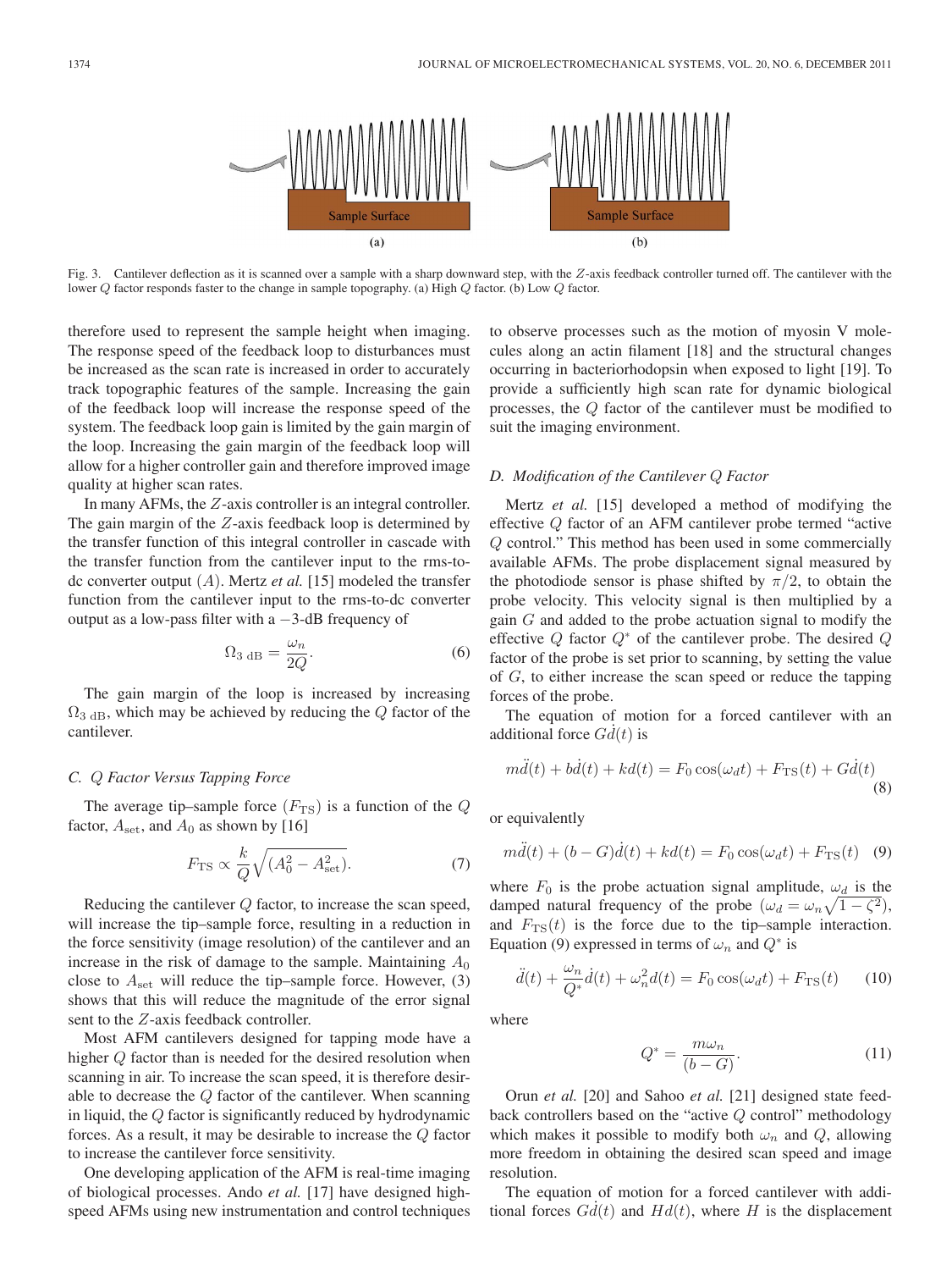feedback gain, is

$$
m\ddot{d}(t) + b\dot{d}(t) + kd(t) = F_0 \cos(\omega_d t) + F_{\text{TS}}(t)
$$

$$
+ G\dot{d}(t) + Hd(t) \quad (12)
$$

or equivalently

$$
m\ddot{d}(t) + (b - G)\dot{d}(t) + (k - H)d(t)
$$
  
=  $F_0 \cos(\omega_d t) + F_{\text{TS}}(t)$ . (13)

Equation (13) expressed in terms of the effective natural frequency  $\omega_n^*$  and  $Q^*$  is

$$
\ddot{d}(t) + \frac{\omega_n^*}{Q^*} \dot{d}(t) + \omega_n^2 d(t) = F_0 \cos(\omega_d t) + F_{\text{TS}}(t) \tag{14}
$$

where

$$
Q^* = \frac{m\omega_n^*}{(b - G)}\tag{15}
$$

$$
\omega_n^* = \sqrt{\frac{(k-H)}{m}}.\tag{16}
$$

The method used to obtain velocity in *active* Q *control*, phase shifting of the displacement signal, introduces a time delay to the velocity signal and therefore cannot be used with the state feedback controller as both displacement and velocity are used by the controller. Sahoo *et al.* [21] used a state observer to obtain the velocity signal from the measured displacement signal.

Sahoo *et al.* [22] also introduced transient force AFM (TF-AFM). TF-AFM is a method of obtaining images with an AFM operating in tapping mode where the scan speed is not reliant on the Q factor of the cantilever probe. This method compares the output of an observer-based model of the cantilever to the output of the cantilever, and any difference between the model and the cantilever is measured and recorded. Any mismatch between the two outputs is due to the interaction between the probe and the sample, as the sample affects the cantilever but not the model. The difference in output between the model and the cantilever, due to sample interaction, occurs during transients, which means that there is no need to wait for the probe to achieve steady state.

The aforementioned methods have proven to be effective in obtaining the desired scan speed/resolution when operating in tapping mode. However, these control systems have several drawbacks as follows.

- 1) Implementation requires significant modification to the AFM.
- 2) The cantilever may be driven into unstable operation, leading to sample or tip damage.
- 3) The feedback signal relies on an optical sensor which is prone to noise.

The availability of self-actuating piezoelectric microcantilevers has made it possible to introduce a new technique of Q control that alleviates some of the aforementioned difficulties; this is discussed in the following.

Top electrode Tin ZnO piezoelectric layer Bottom electrode **Base** Cantilever beam

Fig. 4. Schematic of the DMASP microcantilever.

# III. PASSIVE PIEZOELECTRIC SHUNT CONTROL

The ability of piezoelectric materials to transform mechanical energy into electrical energy and vice versa has led to their use in damping undesired vibration in flexible structures such as snowboards [23], automobile bodies [24], flexible space structures [25], and aircraft [26]. Piezoelectric shunt damping involves bonding a piezoelectric transducer to a structure and connecting an electrical impedance to its terminals [27]. Shunt damping was first introduced by Forward [28] with an experimental demonstration of the technique. An analytical description of shunt damping was later presented by Hagood and von Flotow [29] in which the shunt circuit is shown to be analogous to a mechanical proof mass damper.

Piezoelectric shunt damping has been used to increase the bandwidth of AFM scanners by damping the first resonant mode of the scanner. This was demonstrated in [30] and [31] with a piezoelectric tube scanner and in [32] with a piezoelectric-stack-actuated flexure-based scanner.

The aim of this work is to show that the technique of piezoelectric shunt control is an effective way of modifying the Q factor of a piezoelectric AFM microcantilever. Passive piezoelectric shunt control has several advantages as follows.

- 1) When the shunt impedance is passive, system stability is ensured.
- 2) Feedback sensors are not required; therefore, the measurement noise and bandwidth constraints of optical sensors are avoided.
- 3) The system implementation is inexpensive, and minimal modification is required to existing microscopes.

The microcantilever used in this work is the DMASP AFM microcantilever available from Bruker AFM Probes [33]. A schematic of the DMASP cantilever is shown in Fig. 4. The cantilever has a length of 120  $\mu$ m and a width of 55  $\mu$ m with a thin layer of piezoelectric ZnO material deposited on the bottom surface. A layer of Ti/Au is bonded above and below the ZnO layer acting as electrodes. Applying a voltage to the electrodes causes the piezoelectric layer to expand or contract, depending on the polarity of the voltage, resulting in flexure of the cantilever. A sinusoidal voltage is applied to the electrodes to oscillate the cantilever tip when operating in tapping mode. The piezoelectric transducer may be modeled as a strain-dependent voltage source  $v_p$  in series with a capacitance  $C_p$  [34]. When a shunt impedance  $Z(s)$ , consisting of a resistor  $R$  and an inductor  $L$ , is placed in series with the driving voltage source  $v_s$ , an LRC circuit is obtained, as shown in Fig. 5. This LRC circuit is tuned to the mechanical resonance of the cantilever, resulting in a damped electrical resonance, which decreases the  $Q$  factor of the probe. Varying the value of  $R$  in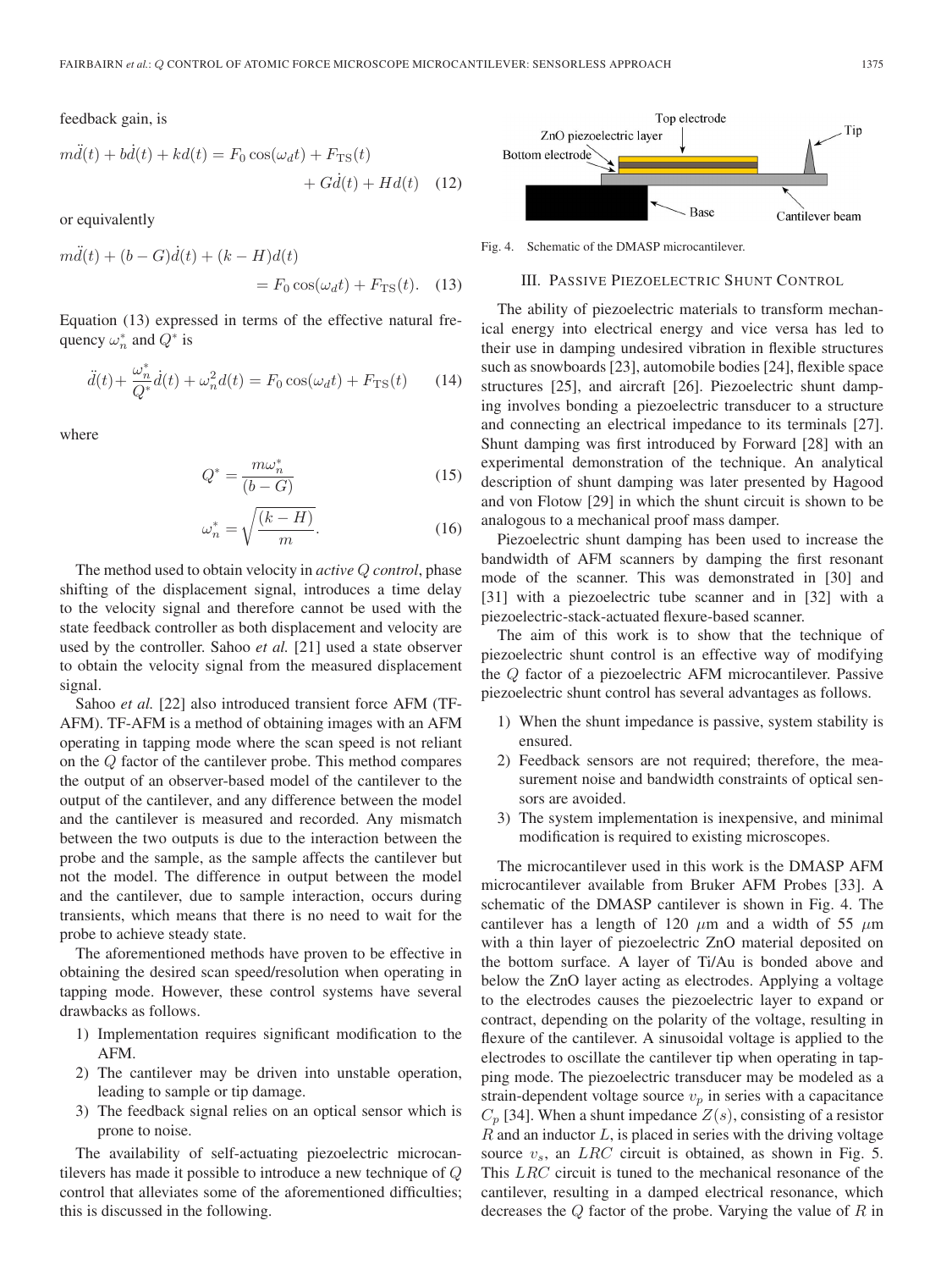

Fig. 5. Piezoelectric AFM microcantilever with attached shunt circuit.



Fig. 6. Piezoelectric cantilever model describing the tip displacement (d) and the generated charge  $(q)$  in response to an applied voltage  $(v)$  and disturbance  $(w).$ 



Fig. 7. Block diagram of the shunted system.

the circuit will vary the amount of electrical damping; therefore, the probe  $Q$  factor may be tuned by varying the value of  $R$ in the circuit.

## *A. System Modeling*

The piezoelectric cantilever may be modeled by the system  $G$ , as shown in Fig. 6, where  $w$  is a disturbance strain on the cantilever due to a change in the sample topography,  $d$  is the displacement of the cantilever tip,  $v$  is the voltage across the piezoelectric transducer terminals, and  $q$  is the charge generated by the piezoelectric transducer. The electrical and mechanical system shown in Fig. 5 may be represented by the block diagram in Fig. 7, where  $v<sub>z</sub>$  is the voltage across the shunt impedance,  $\alpha$  is the actuator voltage-to-displacement coefficient ( $\alpha = v_p/d$ ),  $d_w$  is the initial displacement due to a sample perturbation,  $G_{dv}(s)$  is the transfer function from  $v(s)$  to  $d(s)$ , and  $G_{d_w w}(s)$  is the transfer function from  $\omega(s)$  to  $d_w(s)$ . In the standard second-order transfer function form

$$
G_{dv}(s) = \frac{d(s)}{v(s)} = \frac{\beta_v \omega_n^2}{s^2 + 2\zeta \omega_n s + \omega_n^2}
$$
 (17)

$$
G_{d_w w}(s) = \frac{d_w(s)}{w(s)} = \frac{\beta_w \omega_n^2}{s^2 + 2\zeta \omega_n s + \omega_n^2}
$$
(18)

where  $\beta_v$  and  $\beta_w$  are the steady-state gains of  $G_{dv}(s)$  and  $G_{d_w w}(s)$ , respectively.

# *B. Modeling the Transfer Function From Actuating Voltage to Tip Displacement*

From the block diagram in Fig. 7, the transfer function from  $v<sub>s</sub>$  to v may be derived as

$$
G_{vv_s}(s) = \frac{v(s)}{v_s(s)} = \frac{1}{1 + sZ(s)G_{qv}(s)}\tag{19}
$$

where  $G_{qv}(s)$  is the transfer function from  $v(s)$  to  $q(s)$  represented by

$$
G_{qv}(s) = \frac{q(s)}{v(s)} = \alpha C_p G_{dv} + C_p.
$$
 (20)

Substituting (20) into (19), we obtain the transfer function from  $v_s(s)$  to  $v(s)$ 

$$
G_{vv_s}(s) = \frac{\frac{1}{1+sZ(s)C_p}}{1 + \frac{sZ(s)C_p\alpha G_{dv}(s)}{1+sZ(s)C_p}}.\tag{21}
$$

To simplify (21), let

$$
H(s) = \frac{1}{1 + sZ(s)C_p} \tag{22}
$$

$$
K(s) = \frac{sZ(s)C_p\alpha}{1 + sZ(s)C_p} \tag{23}
$$

then

$$
G_{vv_s}(s) = \frac{H(s)}{1 + K(s)G_{dv}(s)}.\tag{24}
$$

The transfer function from  $v<sub>s</sub>$  to d, when the shunt is applied, is now found to be

$$
G_{dv_s}(s) = G_{vv_s}(s)G_{dv}(s) = \frac{H(s)G_{dv}(s)}{1 + K(s)G_{dv}(s)}.
$$
 (25)

 $G_{dv_s}$  may be viewed as a negative feedback loop with a filter  $H(s)$  (which is due to the electrical dynamics of the shunt impedance) in the feedforward path as shown in Fig. 8.  $H(s)$ adds a filter in the cantilever transfer function from  $v<sub>s</sub>$  to d. For accurate tracking, the driving signal must be prefiltered by  $H^{-1}(s)$  to compensate for  $H(s)$ . When operating in tapping mode, the driving signal is a single frequency sinusoid. The effect of  $H(s)$  on this signal is a modification of magnitude and phase. The change in magnitude can easily be compensated for by varying the amplitude of the drive signal. The change in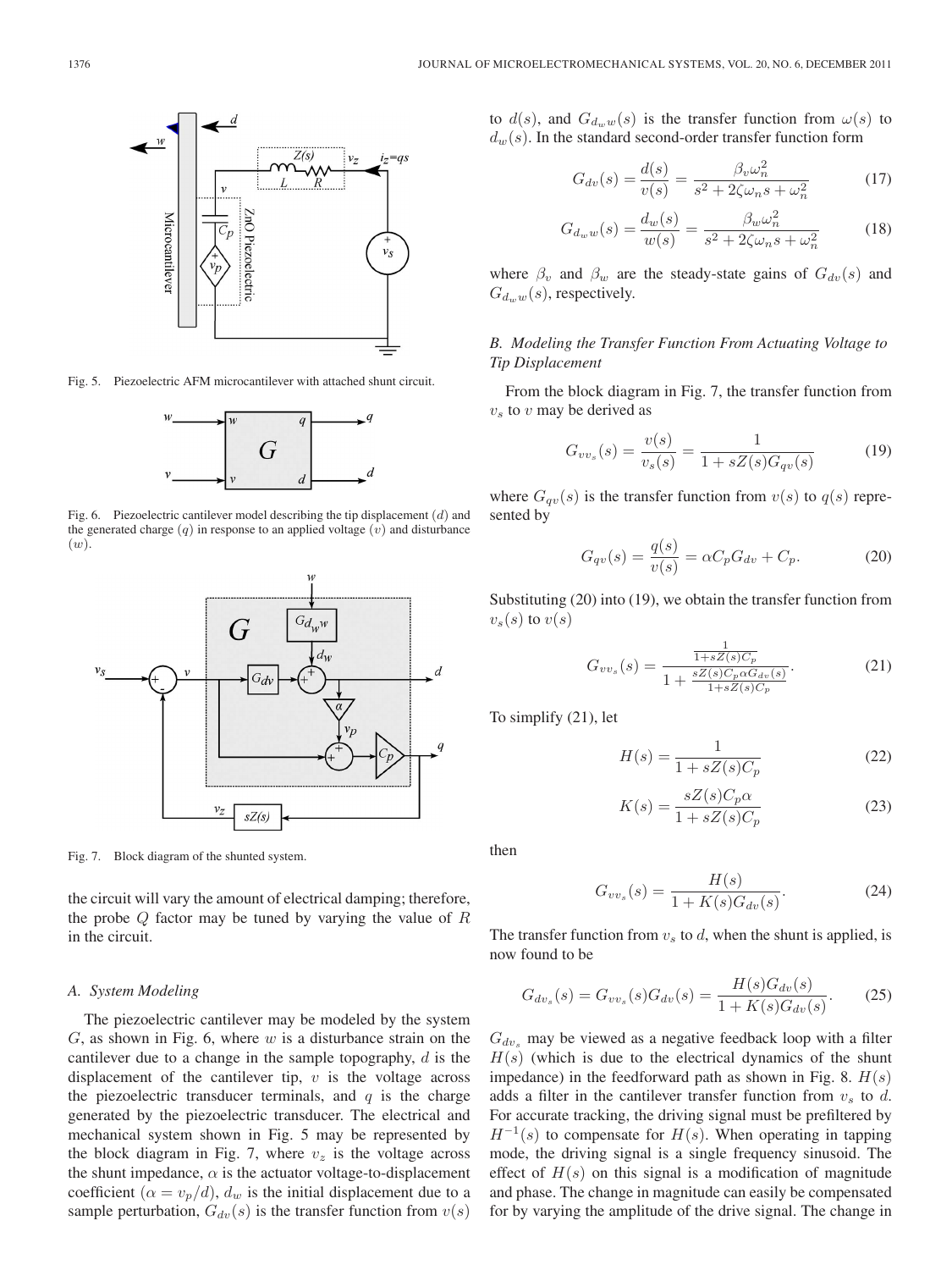

Fig. 8. Equivalent feedback system from  $v_s$  to d.

phase will not affect the operation of the device, so there is no need to compensate for this.

# *C. Modeling the Transfer Function From a Perturbation in Sample Topography to Tip Displacement*

To obtain the transfer function from a perturbation in sample topography to the tip displacement,  $v_s(s)$  is first set to zero. From Fig. 7, it is observed that

$$
v = -v_z(s) \tag{26}
$$

$$
v_z(s) = sq(s)Z(s) \tag{27}
$$

where  $q(s)$  is given by

$$
q(s) = -v_z(s)C_p - v_z(s)\alpha C_p G_{dv}(s) + d_w(s)\alpha C_p. \tag{28}
$$

Substituting (28) into (27) gives

$$
v_z(s) = (-v_z(s)C_p - v_z(s)\alpha C_p G_{dv}(s) + d_w(s)\alpha C_p) sZ(s).
$$
\n(29)

Substituting (26) into (29) results in the transfer function

$$
G_{vdw}(s) = \frac{v(s)}{d_w(s)} = \frac{-\alpha s Z(s) C_p}{1 + s Z(s) C_p + \alpha s Z(s) C_p G_{dv}(s)}.
$$
 (30)

From Fig. 7, it is observed that

$$
d(s) = G_{vd_w}(s)G_{dv}(s)d_w(s) + d_w(s).
$$
 (31)

Substituting (30) into (31) results in the transfer function

$$
G_{dd_w}(s) = \frac{d(s)}{d_w(s)} = \frac{1}{1 + \frac{\alpha s Z(s) C_p G_{dv}(s)}{1 + s Z(s) C_p}} = \frac{1}{1 + K(s) G_{dv}(s)}.
$$
\n(32)

Combining (32) and (18) results in the transfer function

$$
G_{dw}(s) = G_{dd_w}(s)G_{d_ww}(s) = \frac{G_{d_ww}(s)}{1 + K(s)G_{dv}(s)}.
$$
 (33)

Note that the transfer function  $G_{d_w w}(s)$  has the same poles as  $G_{dv}(s)$ , with the only difference being the steady-state gain  $\beta_w$ . The transfer function  $G_{dw}(s)$  may be written as

$$
G_{dw}(s) = \frac{\lambda G_{dv}(s)}{1 + K(s)G_{dv}(s)}\tag{34}
$$

as shown in Fig. 9, where  $\lambda = \beta_w/\beta_v$ . Therefore, it can be seen that the transfer function from a perturbation in the sample topography to the tip displacement may be viewed as a negative



Fig. 9. Feedback interpretation transfer function from disturbance to displacement.



Fig. 10. Frequency response of  $(-)$  the first cantilever mode and  $(-)$  the fitted model.

feedback system. The controller  $K(s)$  may be designed using standard feedback control techniques, allowing the poles of  $G_{dw}(s)$  to be placed according to the desired performance objectives.

# *D. System Model Parameters Obtained From Experimental Results*

To determine the optimal values for  $L$  and  $R$ , mathematical models of  $G_{dv}(s)$  and  $K(s)$  must be obtained and analyzed. A frequency response of  $G_{dv}(s)$  was obtained by using a microscope scanning laser Doppler vibrometer (Polytec MSV 400). The cantilever was excited by applying a pseudorandom signal, and the resulting tip displacement was measured. The frequency response of  $G_{dv}(s)$  is shown in Fig. 10. A mathematical model of  $G_{dv}(s)$  obtained by system identification is also shown in Fig. 10.

Note from (23) that  $\alpha$  and  $C_p$  are properties of the cantilever and must be determined in order to design  $K(s)$ .  $C_p$  was measured at 23 pF using an Agilent E4980A LCR meter. The value of  $\alpha$  was determined by measuring the frequency response of the admittance  $G_{iv}(s)$  and obtaining a model through system identification. Rearranging (20) results in the transfer function

$$
G_{iv}(s) = \frac{i(s)}{v(s)} = \frac{q(s)s}{v(s)} = \alpha C_p G_{dv}(s)s + C_p s.
$$
 (35)

The only unknown in (35) is  $\alpha$  which was obtained by equating (35) to the model obtained through system identification.  $\alpha \approx$  $2 \times 10^4$ .

## *E. Optimal Shunt Impedance Parameters*

*1) Inductance:* For a series LCR circuit, the undamped resonance frequency is given by

$$
\omega_r = 2\pi f_r = 1/\sqrt{LC_p}.\tag{36}
$$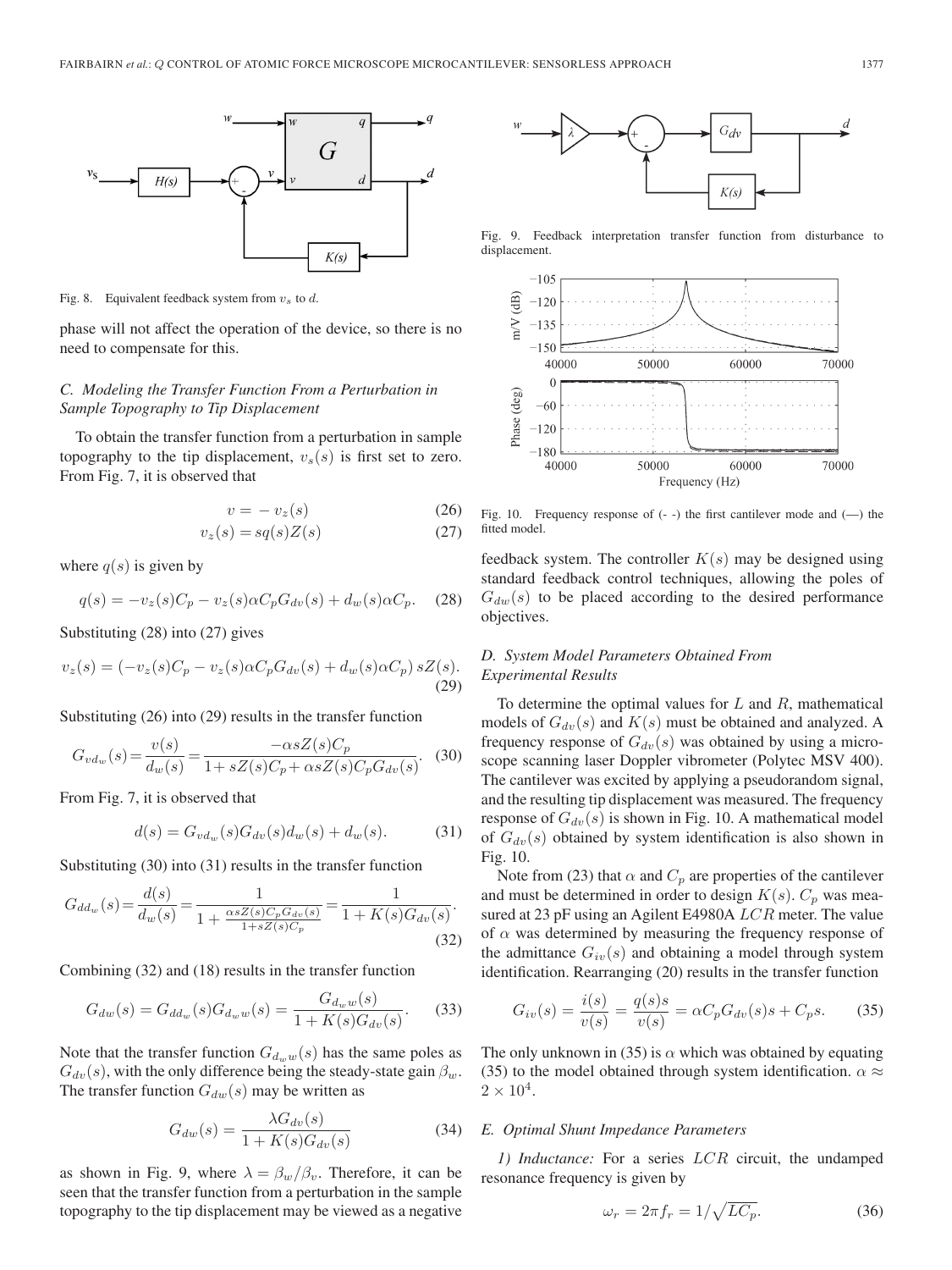

Fig. 11.  $H_2$  norm of  $G_{dw}$  versus R.

From the frequency response shown in Fig. 10, it can be seen that the resonance frequency  $(f_r)$  of the first mode occurs at 53 580 Hz. Note that the resonance frequency will change from  $f_r$  to  $f_d$  when the shunt circuit is connected, altering the required value of  $L$ . As the  $Q$  factor is significantly high, it may be assumed that  $f_d \approx f_r$ ; therefore, the change in L will be insignificant. Substituting the values for  $f_r$  and  $C_p$  into (36) gives a value for L of 377 mH.

*2) Resistance:* The H<sup>2</sup> norm of the transfer function  $G_{dw}(s)$  was used to determine the lowest Q factor which can be obtained with the DMASP cantilever using passive piezoelectric shunt control. The  $H_2$  norm of a system represents the variance of the output given a white-noise input. When the  $H_2$  norm of the system is minimized, the system damping is at a maximum since the area under the magnitude curve of the frequency response is minimized. The  $H_2$  norm of  $G_{dw}(s)$ was obtained using the command norm in Matlab. A plot of the  $H_2$  norm of  $G_{dw}(s)$  for a varying resistance is shown in Fig. 11. From the plot, it can be seen that the value of  $R$  which minimizes the  $H_2$  norm is  $R = 2335 \Omega$ . Using this value of R in the shunt impedance will give the minimal  $Q$  factor obtainable using passive shunt control.

## IV. SYNTHETIC IMPEDANCE

The resonance modes of the cantilever may change with environmental conditions (for example, temperature and air pressure). The resonance modes will also differ from cantilever to cantilever due to manufacturing tolerances and material imperfections. It is therefore desirable to be able to fine tune the parameters of the impedance online. Implementing synthetically the shunt impedance allows online fine tuning of shunt impedance parameters.

An arbitrary impedance  $Z(s)$  may be implemented synthetically [35] by measuring the terminal voltage  $v_z(s)$  and controlling the terminal current  $i_z(s)$  according to the relationship  $v_z(s)/i_z(s) = Z(s)$  or  $i_z(s) = v_z(s)Y(s)$ .

A simple RC filter and a voltage-controlled current source, as shown in Fig. 12, are used to implement an impedance  $Z(s) = Ls + R$ . The complete circuit in Fig. 12 is equivalent to the shunt impedance circuit shown in Fig. 5. From Fig. 12, it is observed that

$$
\frac{v_{\text{out}}(s)}{v_z(s)} = \frac{1}{R_f C_f s + 1} \tag{37}
$$

$$
i_z(s) = \frac{v_{\text{out}}(s)}{R_c}.
$$
\n(38)



Fig. 12. *LRC* circuit implemented with a synthetic impedance.

The resulting impedance is now found to be

$$
Z(s) = \frac{v_z}{i(s)} = \frac{v_z(s)R_c}{v_{\text{out}}(s)} = R_c R_f C_f s + R_c \tag{39}
$$

where

$$
L = R_c R_f C_f \tag{40}
$$

$$
R = R_c.
$$
 (41)

By varying  $R_c$  and  $R_f$ , using potentiometers, the values of  $L$ and R may be modified accordingly.

The operational amplifiers used in the circuit are Linear Technology LT1468 operational amplifiers [36]. This operational amplifier was chosen due to its high gain–bandwidth product (90 MHz) and its low input bias current (10 nA).

#### V. EXPERIMENTAL RESULTS

To test the effectiveness of the shunt, the frequency response and the step response of  $G_{dw}(s)$  are desired. To test  $G_{dw}(s)$ , a piezoelectric shaker is placed under the cantilever, and the response was observed with the Polytec MSV 400. Two problems arose when undertaking these experiments as follows.

- 1) The mounting on which the cantilever was placed added additional dynamics to the system.
- 2) It is difficult to find a shaker with resonance modes higher than those of the DMASP microcantilever, to ensure that these resonances do not affect the measurement.

Due to the difficulties encountered when obtaining the frequency response of the transfer function  $G_{dw}(s)$ ,  $G_{dv}(s)$  was used as a performance indicator.

Equation (25) shows that  $G_{dv_s}(s) = H(s)G_{dv_s}(s)/1 +$  $K(s)G_{dv}(s)$ , and (34) shows that  $G_{dw}(s) = \lambda G_{dv}(s)/1 +$  $K(s)G_{dv}(s)$ . Equating (25) and (34) gives

$$
G_{dw}(s) = \lambda H(s)^{-1} G_{dv_s}(s)
$$
\n(42)

where

$$
H(s)^{-1} = 1 + sZC_p = s^2 + \frac{Rs}{L} + \frac{1}{LC_p}.
$$
 (43)

Therefore, to test the effectiveness of the shunt-controlled system on  $G_{dw}(s)$ , it is sufficient to test  $H(s)^{-1}G_{dv}(s)$ . Note that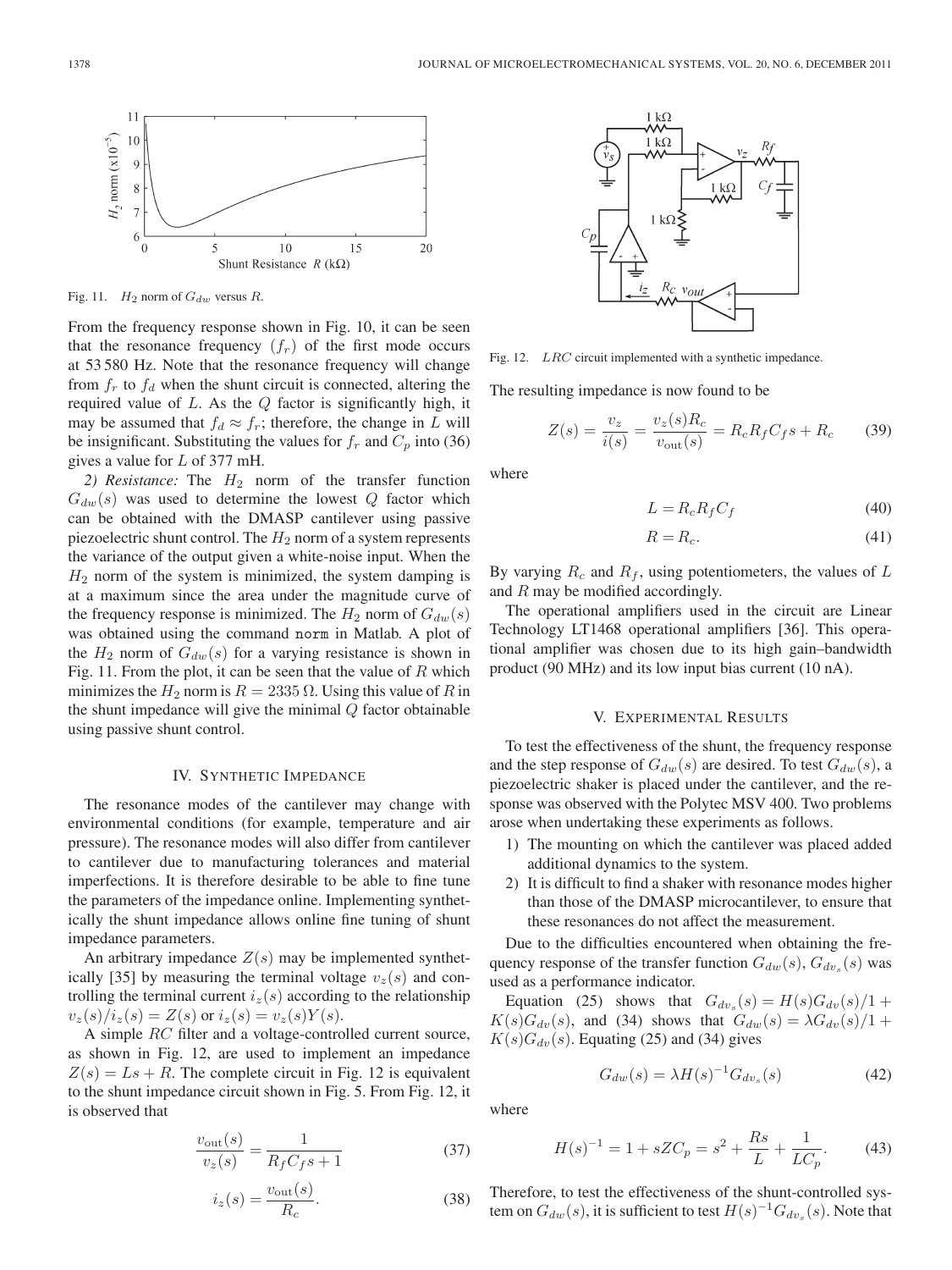

Fig. 13. (+) Open- and (x) closed-loop pole locations of the piezoelectricshunt-controlled cantilever.



Fig. 14. Frequency response of  $(-)$   $G_{dv_s}(s)$  with the cantilever in open loop and (—)  $H(s)^{-1}G_{dv_s}(s)$  with the cantilever in closed loop. A reduction of 13 dB in the resonance peak can be observed.

the gain  $\lambda$  will have no effect on the closed-loop poles of the system, so it can be ignored.

The synthetic impedance consisting of a voltage-controlled current source and a passive  $RC$  filter, as shown in Fig. 12, was used to implement  $Z(s)$ . The input  $v_s(s)$  was prefiltered by  $H(s)^{-1}$  before being applied to the circuit. The Polytec MSV 400 was used to obtain the frequency response and the step response of  $H(s)^{-1}G_{dv}(s)$ .

Fig. 13 shows the open- and closed-loop pole locations of the cantilever. It is clear from this figure that the introduction of the shunt impedance has significantly shifted the poles of the cantilever further into the left half-plane, increasing the damping of the cantilever. Fig. 14 shows the frequency response plot of  $G_{dv_s}(s)$  with the cantilever in open loop and  $H(s)^{-1}G_{dv_s}(s)$ with the cantilever in closed loop. A 13-dB reduction of the resonance peak is observed from open loop to closed loop.

The response of  $G_{dv_s}(s)$  to a step of 2.6 V with the cantilever in open loop is shown in Fig. 15, and the step response of  $H(s)^{-1}G_{dv_s}(s)$  with the cantilever in closed loop is shown in Fig. 16. It can be seen that the addition of the shunt impedance has reduced the settling time from 9 to 2 ms.

This reduction in transient settling time of 7 ms means that the scan speed of the AFM may be increased without distorting the image obtained.

The effective  $Q$  factor of the cantilever probe may be determined from an analysis of the step response. Note from (5) that the exponential decay rate is  $\sigma = \omega_n/2Q$ . The exponential de-



Fig. 15. Step response of  $G_{dv_s}(s)$  in open loop.



Fig. 16. Step response of  $H(s)^{-1}G_{dv_s}(s)$  in closed loop.

cay rate may be defined as the time taken for the step response to decay to 36.79% of its peak amplitude.  $\omega_n$  is measured from the frequency response in Fig. 14, and  $\sigma$  is measured from the step responses in Figs. 15 and 16. The effective Q factor with the cantilever in open and closed loops can now be calculated from  $(5)$ . A reduction in the effective Q factor from 297.6 in open loop to 35.5 in closed loop was observed.

Images of an NT-MDT TGZ1 [37] calibration grating were obtained with an NT-MDT NTEGRA AFM [37] that was instrumented with the Q-controlled microcantilever. The NT-MDT TGZ1 calibration grating consists of a periodic step formed from silicon dioxide with a period of  $3 \pm 0.05 \ \mu m$  and a step height of  $18.5 \pm 1$  nm.

Scans were obtained with the damped and undamped cantilevers on a 10  $\mu$ m × 10  $\mu$ m section of the calibration grating at a scan speed of 20  $\mu$ m/s. The Z-axis feedback controller gain  $(K_I)$  was increased until the loop became unstable.  $K_I$  was then reduced slightly to ensure loop stability. The maximum value of  $K_I$  obtainable using the undamped cantilever was 0.02 compared to a value of 0.2 using the damped cantilever. This increase in feedback gain by a factor of ten significantly reduced the distortion of the image obtained, as shown in Fig. 17. This demonstrates that piezoelectric shunt control can significantly improve the Z-axis feedback bandwidth, which improves the image quality or imaging speed.

## VI. CONCLUSION/FURTHER WORK

When using tapping mode to obtain an image of a sample, it may be desired to modify the Q factor of the cantilever according to the sample being imaged and the imaging environment. Reducing the Q factor of the cantilever will enable an increase in scan speed. Increasing the  $Q$  factor of the cantilever will reduce the tip–sample interaction force, resulting in increased force sensitivity and a reduction in the risk of sample damage.

Passive piezoelectric shunt control is presented in this work as a new method for reducing the Q factor of a self-actuating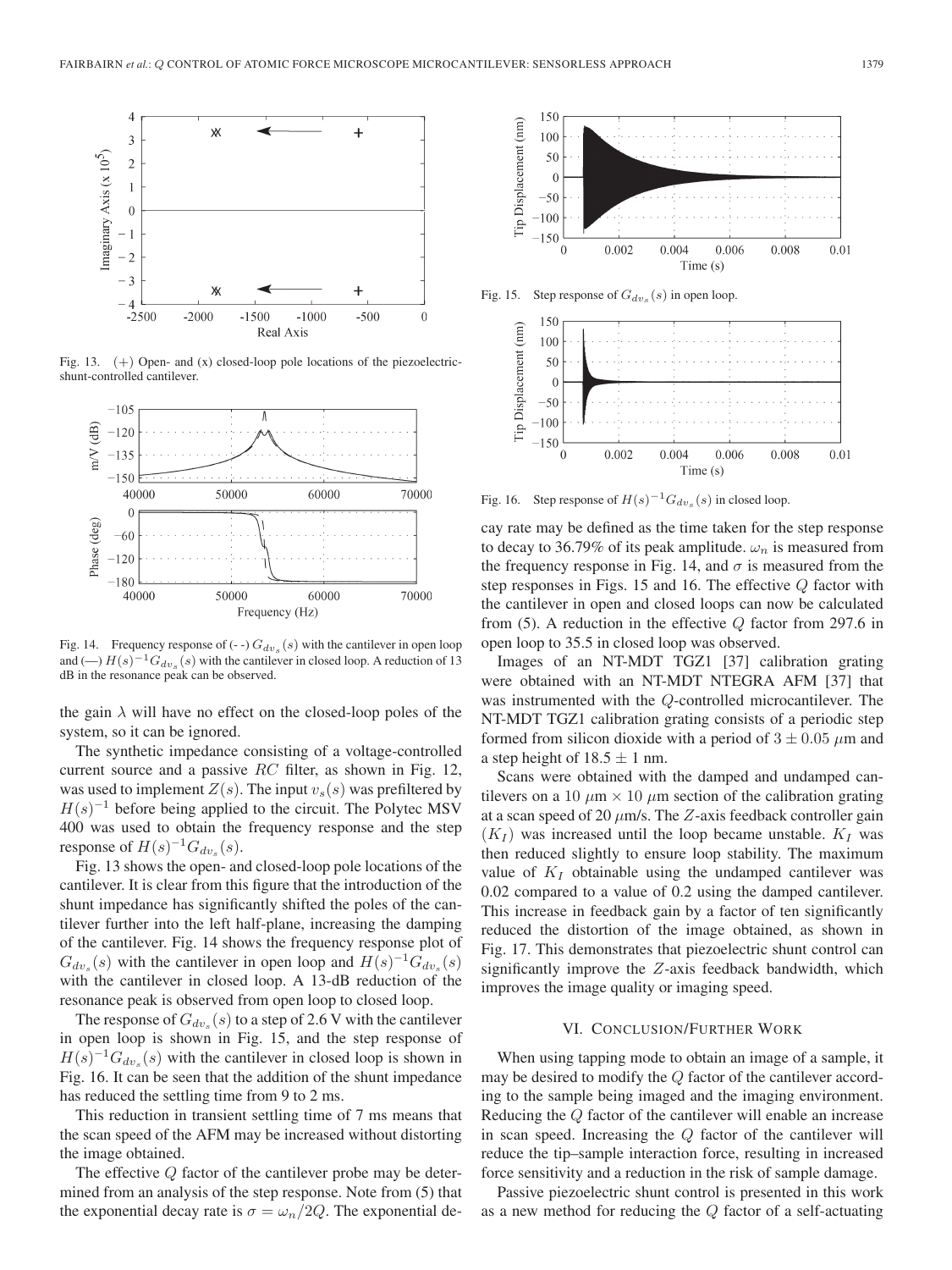

Fig. 17. Images of the NT-MDT TGZ1 calibration grating obtained at a scan speed of 20  $\mu$ m/s. In each case, the maximum value of  $K_I$ , which ensured loop stability, was used. The use of piezoelectric shunt control to damp the cantilever increased the cantilever response speed and allowed a higher feedback gain and, consequently, reduced image distortion. (a) Two-dimensional image without shunt control. (b) Three-dimensional image without shunt control. (c) Two-dimensional image with shunt control. (d) Three-dimensional image with shunt control.

piezoelectric AFM microcantilever. It has been shown that a passive shunt impedance can reduce the effective Q factor by a factor of eight. This results in an improvement of either image quality or scan speed.

It is shown that the transfer function from a disturbance, due to a sample feature, to tip displacement is equivalent to a negative feedback loop when a shunt impedance is added to the cantilever oscillation circuit. This representation allows the use of standard control design techniques to place the poles of the shunted microcantilever in arbitrary locations to achieve desired performance objectives.

Increasing the Q factor of the cantilever, to increase force sensitivity and reduce the risk of sample damage, is not possible with a passive impedance. If an increase in Q factor is required, an active impedance [38] may be designed using techniques such as the pole-placement method to increase the Q factor. There is a limit on how far the Q factor of the cantilever may be minimized using a passive shunt circuit. The use of an active impedance will also allow further reductions in the Q factor of the cantilever. The authors are currently working on the implementation of an active impedance using a fieldprogrammable analog array (FPAA).

Future work includes reducing error saturation [39] through adaptive shunt control [40], [41]. Error saturation occurs when the tip loses contact with the sample after the cantilever approaches a sharp drop in the sample and the cantilever oscillation amplitude reaches its free-air limit of  $A_0$  before the  $Z$ -axis feedback controller can restore the tip–sample contact. This means that the feedback error signal has saturated, reducing the response time of the scanner in the vertical direction, resulting in a distorted image. Momentarily increasing the probe Q factor when saturation occurs will lead to an increase in  $A_0$ , preventing error saturation [42]. By implementing shunt control with an FPAA, it will be possible to switch the shunt impedance with a short circuit when A approaches  $A_0$ . This will momentarily increase  $A_0$ , allowing a higher feedback error signal, therefore reducing distortion in the image.

#### **REFERENCES**

- [1] G. Binnig, C. F. Quate, and C. Gerber, "Atomic force microscope," *Phys. Rev. Lett.*, vol. 56, no. 9, pp. 930–933, Mar. 1986.
- [2] S. A. C. Gould, B. Drake, C. B. Prater, A. L. Weisenhorn, S. Manne, H. G. Hansma, P. K. Hansma, J. Massie, M. Longmire, V. Elings, B. D. Northern, B. Mukergee, C. M. Peterson, W. Stoeckenius,

T. R. Albrecht, and C. F. Quate, "From atoms to integrated circuit chips, blood cells, and bacteria with the atomic force microscope," *J. Vac. Sci. Technol. A, Vac. Surf. Films*, vol. 8, no. 1, pp. 369–373, Jan. 1990.

- [3] S. Manne, H. J. Butt, S. A. C. Gould, and P. K. Hansma, "Imaging metal atoms in air and water using the atomic force microscope," *Appl. Phys. Lett.*, vol. 56, no. 18, pp. 1758–1759, Apr. 1990.
- [4] D. Fotiadis, S. Scheuring, S. A. Muller, A. Engel, and D. J. Muller, "Imaging and manipulation of biological structures with the AFM," *Micron*, vol. 33, no. 4, pp. 385–397, Jan. 2002.
- [5] N. Oyabu, O. Custance, I. Yi, Y. Sugawara, and S. Morita, "Mechanical vertical manipulation of selected single atoms by soft nanoindentation using near contact atomic force microscopy," *Phys. Rev. Lett.*, vol. 90, no. 17, p. 176 102, May 2003.
- [6] J. Loos, "The art of SPM: Scanning probe microscopy in materials science," *Adv. Mater.*, vol. 17, no. 15, pp. 1821–1833, Aug. 2005.
- [7] O. H. Willemsen, M. M. Snel, A. Cambi, J. Greve, B. G. D. Grooth, and C. G. Figdor, "Biomolecular interactions measured by atomic force microscopy," *Biophys. J.*, vol. 79, no. 6, pp. 3267–3281, Dec. 2000.
- [8] S. Kasas, N. H. Thomson, B. L. Smith, P. K. Hansma, J. Miklossy, and H. G. Hansma, "Biological applications of the AFM: From single molecules to organs," *Int. J. Imag. Syst. Technol.*, vol. 8, no. 2, pp. 151–161, 1997.
- [9] R. Garca and R. Prez, "Dynamic atomic force microscopy methods," *Surf. Sci. Rep.*, vol. 47, no. 6–8, pp. 197–301, Sep. 2002.
- [10] Q. Zhong, D. Inniss, K. Kjoller, and V. Elings, "Fractured polymer/silica fiber surface studied by tapping mode atomic force microscopy," *Surf. Sci.*, vol. 290, no. 1/2, pp. L688–L692, Jun. 1993.
- [11] P. Agarwal, D. Sahoo, A. Sebastian, H. Pozidis, and M. Salapaka, "Realtime models of electrostatically actuated cantilever probes with integrated thermal sensor for nanoscale interrogation," *J. Microelectromech. Syst.*, vol. 19, no. 1, pp. 83–98, Feb. 2010.
- [12] A. S. Paulo and R. Garca, "High-resolution imaging of antibodies by tapping-mode atomic force microscopy: Attractive and repulsive tip– sample interaction regimes," *Biophys. J.*, vol. 78, no. 3, pp. 1599–1605, Mar. 2000.
- [13] S. Kasas, N. H. Thomson, B. L. Smith, H. G. Hansma, X. Zhu, M. Guthold, C. Bustamante, E. T. Kool, M. Kashlev, and P. K. Hansma, "Escherichia coli RNA polymerase activity observed using atomic force microscopy," *Biochemistry*, vol. 36, no. 3, pp. 461–468, Jan. 1997.
- [14] P. Parot, Y. F. Dufrne, P. Hinterdorfer, C. L. Grimellec, D. Navajas, J.-L. Pellequer, and S. Scheuring, "Past, present and future of atomic force microscopy in life sciences and medicine," *J. Mol. Recognit.*, vol. 20, no. 6, pp. 418–431, Nov./Dec. 2007.
- [15] J. Mertz, O. Marti, and J. Mlynek, "Regulation of a microcantilever response by force feedback," *Appl. Phys. Lett.*, vol. 62, no. 19, pp. 2344– 2346, May 1993.
- [16] T. R. Rodriguez and R. Garcia, "Theory of Q control in atomic force microscopy," *Appl. Phys. Lett.*, vol. 82, no. 26, pp. 4821–4823, Jun. 2003.
- [17] T. Ando, T. Uchihashi, and T. Fukuma, "High-speed atomic force microscopy for nano-visualization of dynamic biomolecular processes," *Progr. Surf. Sci.*, vol. 83, no. 7–9, pp. 337–437, Nov. 2008.
- [18] N. Kodera, D. Yamamoto, R. Ishikawa, and T. Ando, "Video imaging of walking myosin V by high-speed atomic force microscopy," *Nature*, vol. 468, no. 7320, pp. 72–76, Nov. 2010.
- [19] M. Shibata, H. Yamashita, T. Uchihashi, H. Kandori, and T. Ando, "Highspeed atomic force microscopy shows dynamic molecular processes in photoactivated bacteriorhodopsin," *Nat. Nanotechnol.*, vol. 5, no. 3, pp. 208–212, 2010.